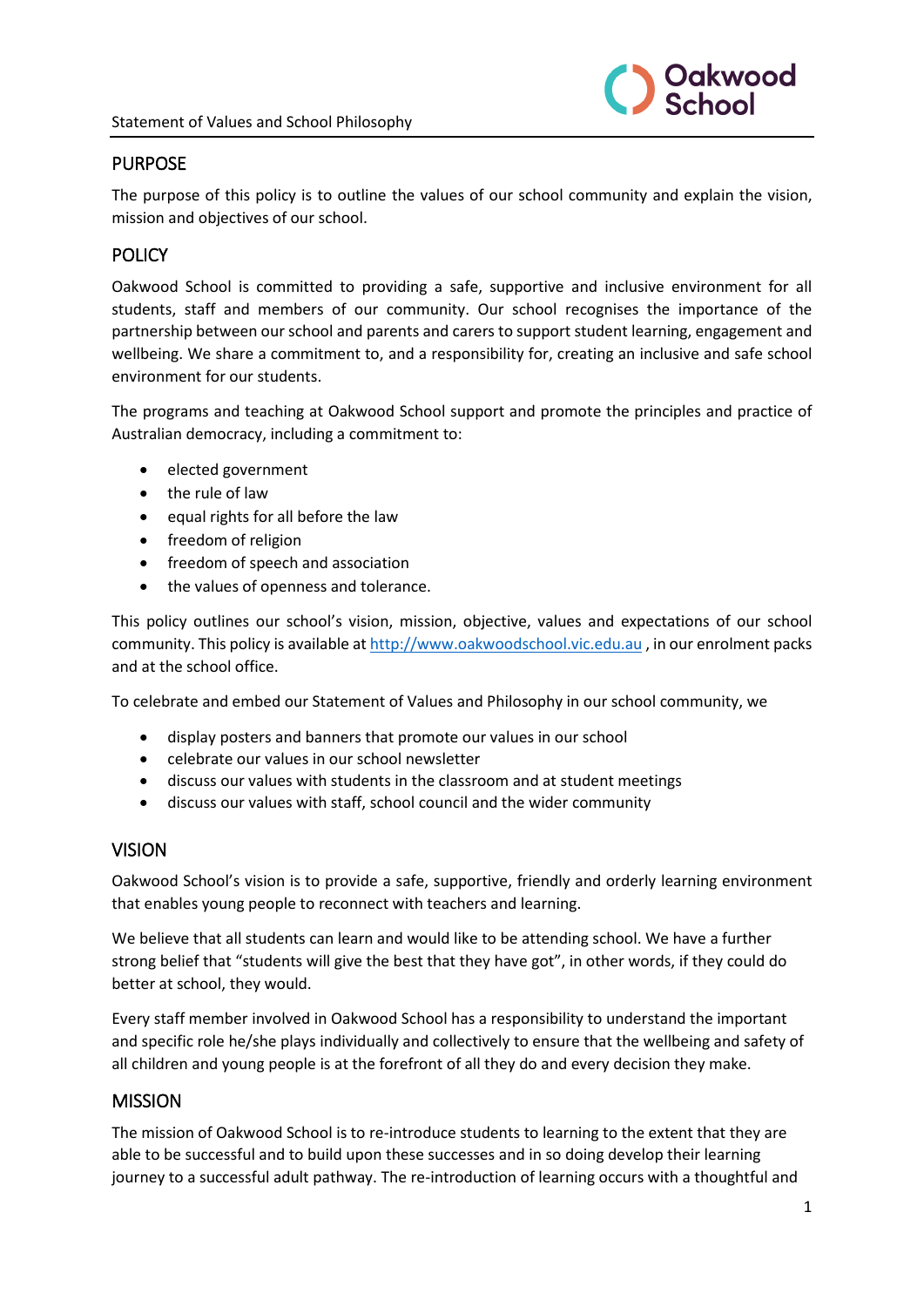thorough implementation of trauma informed practice and its integration with all areas of the school's work. This trauma informed learning environment fosters the dignity and self-esteem of our students and enables them to thrive in their learning and development

We believe that discussing all aspects of learning with students leads to meaningful, purposeful, authentic learning, which genuinely re-engages students in education. The small classes provide a safe, supportive and caring environment for our students in order to establish trust and to maximize learning opportunities.

# **OBJECTIVE**

Our school's objectives are considered as part of the 4 yearly strategic planning process and reflected in the goals listed in our current School Strategic Plan (SSP). We also develop an Annual Implementation Plan to operationalise the goals and key improvement strategies contained in our SSP.

Oakwood School's objective is to provide:

- Excellence in Teaching and Learning
- Trauma informed practice within a positive, predictable, calm and structured learning environment
- Small classes and individual learning support
- Teaching based on the learning needs of the young person
- Partnerships with agencies to provide holistic support and services as required
- Individual case management
- Integrated pathways support.

Our teachers are actively engaged in developing class room practice to ensure that our pedagogy and curriculum engages all students at their academic entry level.

# VALUES

Oakwood School's values are **"Learning, Respect and Empowerment."** These values support, and are embedded in our positive school culture. The school focuses on establishing and modelling positive respectful relationships between teachers, students and the broader school community. Its' aim is to establish multiple and diverse opportunities for students to experience success in their learning.

# BEHAVIOURAL EXPECTATIONS

Oakwood School acknowledges that the behaviour of staff, parents, carers and students has an impact on our school community and culture. We acknowledge a shared responsibility to create a positive learning environment for the children and young people at our school.

As principals and school leaders, we will:

- model positive behaviour and effective leadership that reflect our values of Learning, Respect and Empowerment
- communicate politely and respectfully with all members of the school community
- work collaboratively to create a school environment where respectful and safe behaviour is expected of everyone
- behave in a manner consistent with the standards of our profession and meet core responsibilities to provide safe and inclusive environments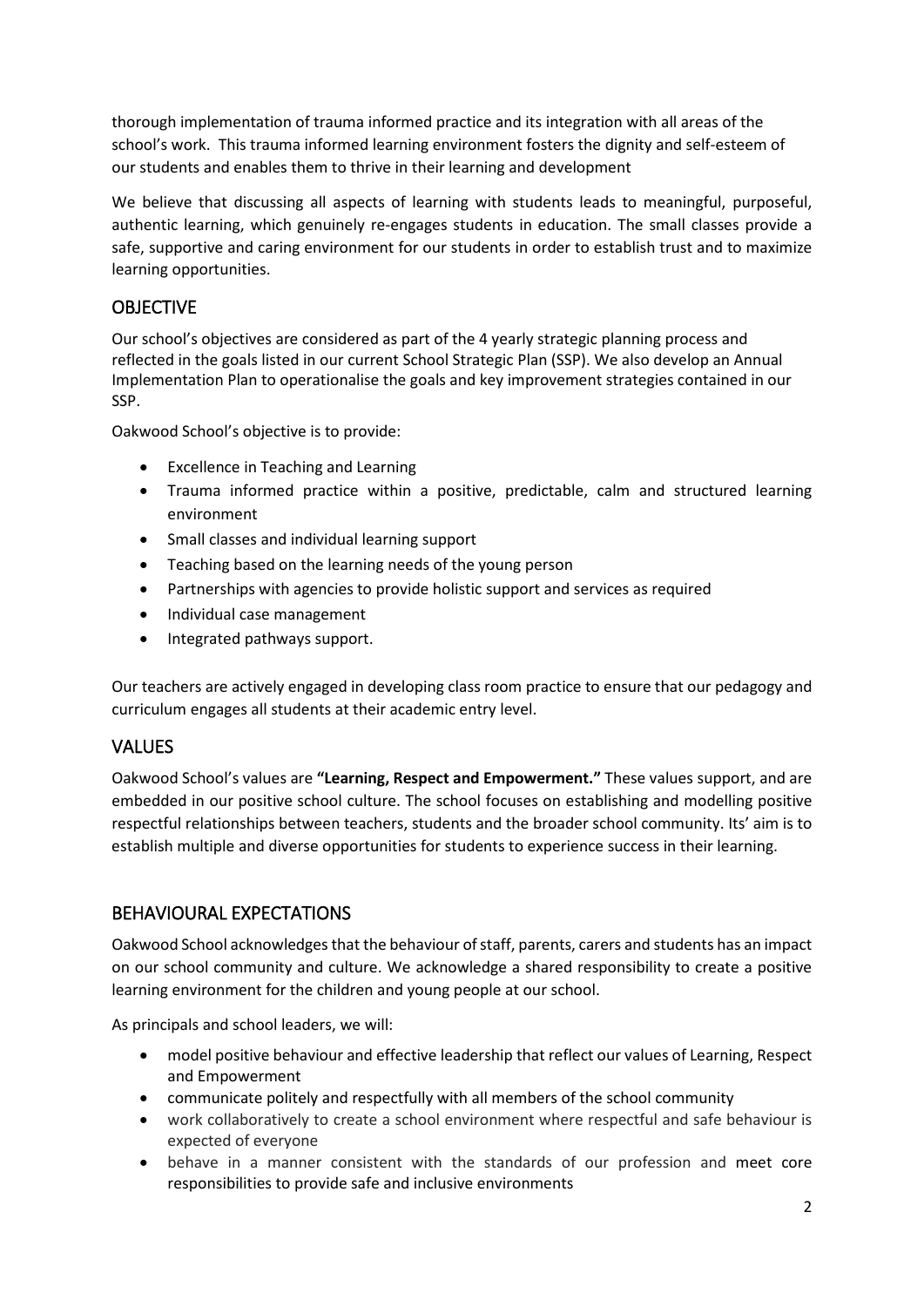- plan, implement and review our work to ensure the care, safety, security and general wellbeing of all students at school
- identify and support students who are or may be at risk
- do our best to ensure every child achieves their personal and learning potential
- work with parents agencies and organisations in partnership to understand the child's needs and, where necessary, adapt the learning environment accordingly
- respond appropriately when safe and inclusive behaviour is not demonstrated and implement appropriate interventions when required
- inform parents of the school's communication and complaints procedures
- ask any person who is acting in an offensive, intimidating or otherwise inappropriate way to leave the school grounds.
- ensure all parents/carers are aware of the expectations outlined in the Department's [Respectful Behaviours within the School Community Policy](https://www.education.vic.gov.au/Pages/Respectful-Behaviours-within-the-School-Community-Policy.aspx)

At Oakwood School, Staff will **learn by**:

- Working collaboratively in teams
- Actively seeking professional learning opportunities
- Showing interest in all specialist areas
- Self-reflection and participating in reflective practice
- Participating in review/feedback processes.

Staff at Oakwood School will demonstrate **respect** by:

- Acknowledging and appreciating challenges and difficulties faced in the work we do together
- Communicating effectively with one another
- Sensitively giving and receiving appropriate feedback
- Accepting a responsibility to develop a culture of shared celebration
- Supporting each other in a non-judgmental, empathetic manner.

Staff at Oakwood School will feel **empowered** by:

- Committing to working together in the best interests of the students and a shared belief in Oakwood's vision
- Working collaboratively to share responsibility for the continued development of Oakwood School
- Drawing on one another's capacity to develop our skills
- Providing holistic support to one another
- Maintaining a solution focused rather than problem driven approach.

Staff at Oakwood School are expected to:

- Create engaging purposeful and individualised lessons
- Provide enjoyable classrooms
- Ensure the right of every student to participate
- Listen to students and value their contribution
- Listen to parents' insights into their child's learning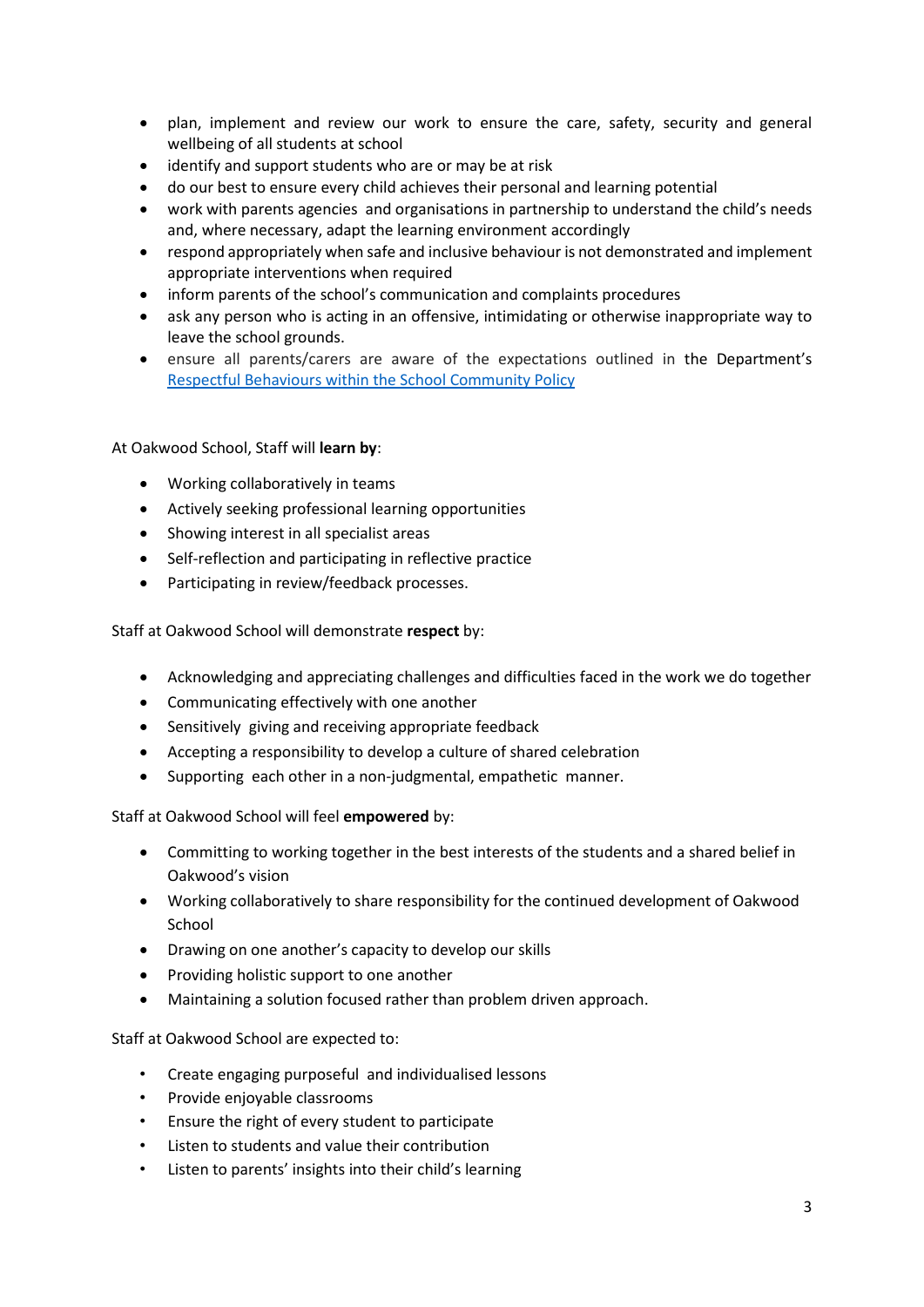- Understand the needs of the whole child and accommodate those needs
- Are non-judgmental in actions
- Offer trust and confidentiality
- Are respectful to students and staff.

As parents and carers, we will:

- model positive behaviour to our child
- communicate politely and respectfully with all members of the school community, in line with the Department'[s Respectful Behaviours within the School Community Policy.](https://www.education.vic.gov.au/Pages/Respectful-Behaviours-within-the-School-Community-Policy.aspx)
- communicate politely and respectfully with all members of the school community
- ensure our child attends school on time for every scheduled class
- take an interest in our child's school and learning
- work with the school to achieve the best outcomes for our child
- communicate constructively with the school and use expected processes and protocols when raising concerns
- support school staff to maintain a safe learning environment for all students
- follow the school's processes for communication with staff and making complaints
- treat all school leaders, staff, students, and other members of the school community with respect.

As students, we will:

- model positive behaviour to other students
- communicate politely and respectfully with all members of the school community.
- comply with and model school values of Learning, Respect and Empowerment
- behave in a safe and responsible manner
- respect ourselves, other members of the school community and the school environment.
- actively participate in school
- not disrupt the learning of others and make the most of our educational opportunities.

As community members, we will:

- model positive behaviour to the school community
- treat other members of the school community with respect
- support school staff to maintain a safe and inclusive learning environment for all students
- utilise the school's processes for communication with staff and submitting complaints.

# UNREASONABLE BEHAVIOURS

Schools are not public places, and the Principal has the right to permit or deny entry to school grounds See Visitors policy *<http://www.oakwoodschool.vic.edu.au/images/campus/policy/Visitors-Policy.pdf>*

Unreasonable behaviour that is demonstrated by school staff, parents, carers, students or members of our school community will not be tolerated at school, or during school activities.

Unreasonable behaviour includes:

• speaking or behaving in a rude, manipulative, aggressive or threatening way, either in person, via electronic communication or social media, or over the telephone